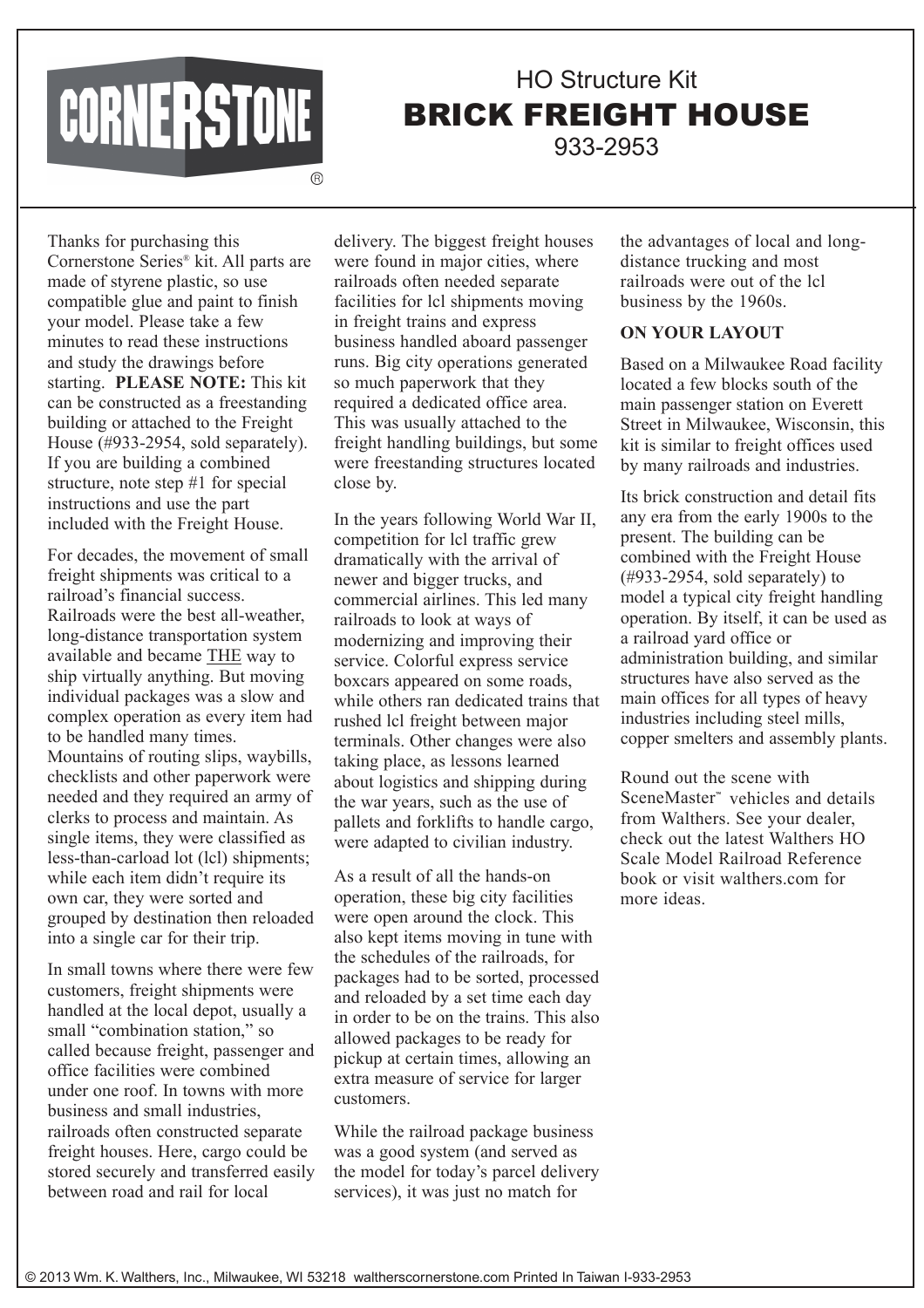

1. Glue the window "glass" (20) in place on the backs of the end walls (1). Note: If you wish to combine this kit with the Freight House 933-2954 (sold separately), substitute wall #35 found in the Freight House kit for one of the end walls (1).

2. Glue the upper window "glass" (21) and lower window "glass" (20) in place on the backs of the side walls (2). Then glue on the door "glass" (22).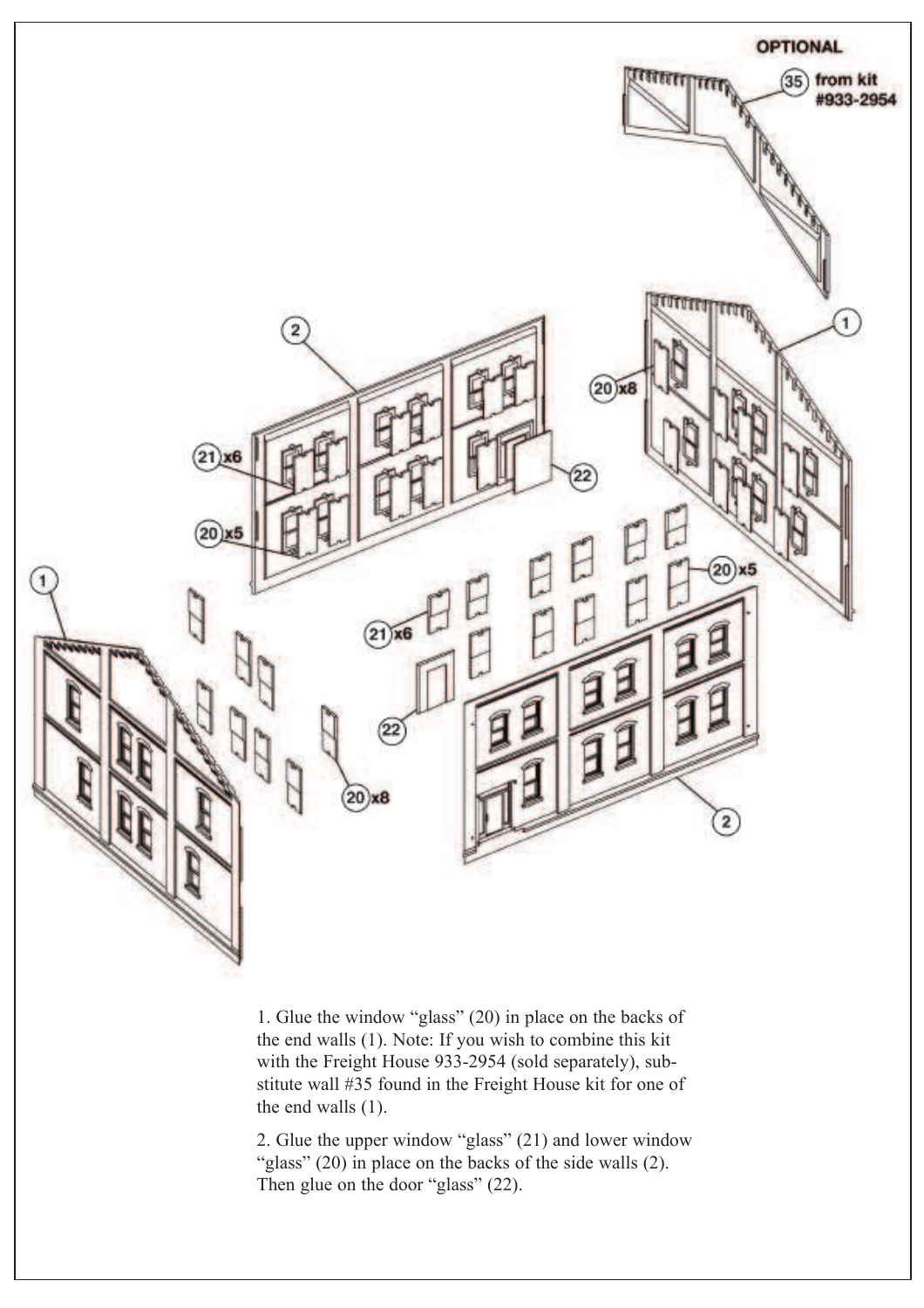

3. Glue the base (6, 18) together. Then glue the walls together and to the base.

4. Glue the gutters (19) underneath the bottom edge of the roof (3) halves. Then glue the roofs together and onto the walls.

5. Glue the downspouts (10) into the holes in the sides of the walls, the base and the holes underneath the gutters.